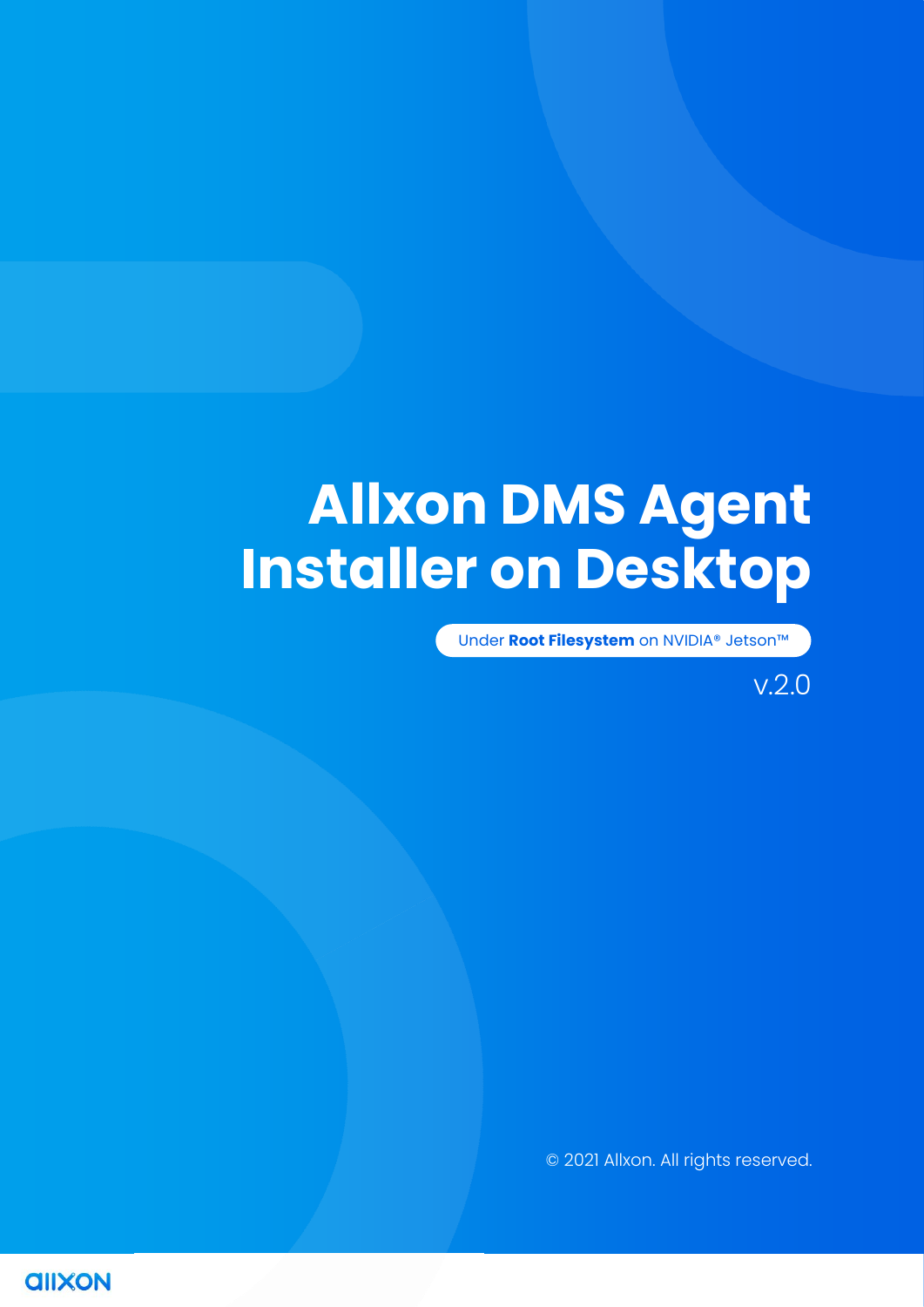

# **Contents**

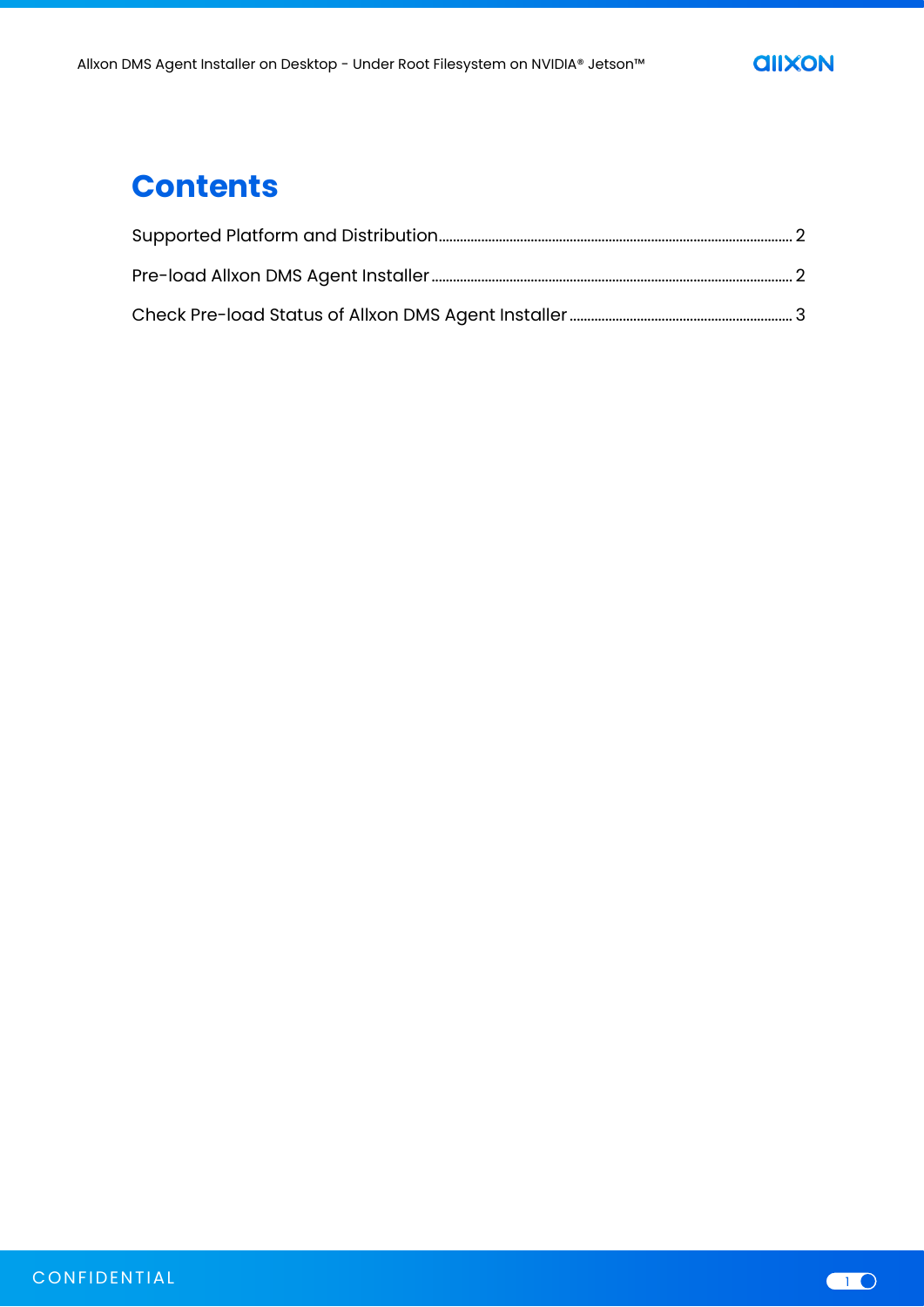

# <span id="page-2-0"></span>**Supported Platform and Distribution**

| <b>Platform</b> | <b>Distribution</b> | <b>Architecture</b>       |
|-----------------|---------------------|---------------------------|
| Linux           | Ubuntu 18.04        | ARM (for NVIDIA® Jetson™) |

# <span id="page-2-1"></span>**Pre-load Allxon DMS Agent Installer**

To pre-load Allxon DMS Agent Installer on NVIDIA® Jetson™ systems, please type in the following command in Terminal.

Open Linux Terminal and enter the path of your **root filesystem (rootfs)**.

| For example                                                                  |               |
|------------------------------------------------------------------------------|---------------|
| root@ubuntu: /home/user/NVIDIA/Linux_for_Tegra/rootfs                        | $\Box$ $\Box$ |
| Edit View Search Terminal Help                                               |               |
| $\sqrt{\frac{1}{100}}$ root@ubuntu:/home/user/NVIDIA/Linux_for_Tegra/rootfs# |               |

Type in the following command as **superuser**. By entering the command, the pre-loading process of Allxon DMS Agent Installer will start automatically.

#### **Note**

- Please make sure the command above **IS** executed under "administrative privileges" (e.g. sudo or superuser).
- Please input the command **without** newlines.

### **Command**

root@ubuntu:/home/user/NVIDIA/Linux\_for\_Tegra/rootfs#

```
sudo wget -qO - "https://get.allxon.net/linux/trial/" | sudo<br>bash -s -- -m "<Company Name>" -i "v2" "NVIDIA" --plugin
                                         bash -i "v2" "NVIDIA" --plugin
"462fad46-9603-4dd2-8a0b-2209ca50a2b2"
```
### $\mathscr{D}$  For example

root@ubuntu:/home/user/NVIDIA/Linux\_for\_Tegra/rootfs#

```
sudo wget -qO - "https://get.allxon.net/linux/trial/" | sudo 
bash -s -- -m "Allxon" -i "v2" "NVIDIA" --plugin "462fad46-
9603-4dd2-8a0b-2209ca50a2b2"
```